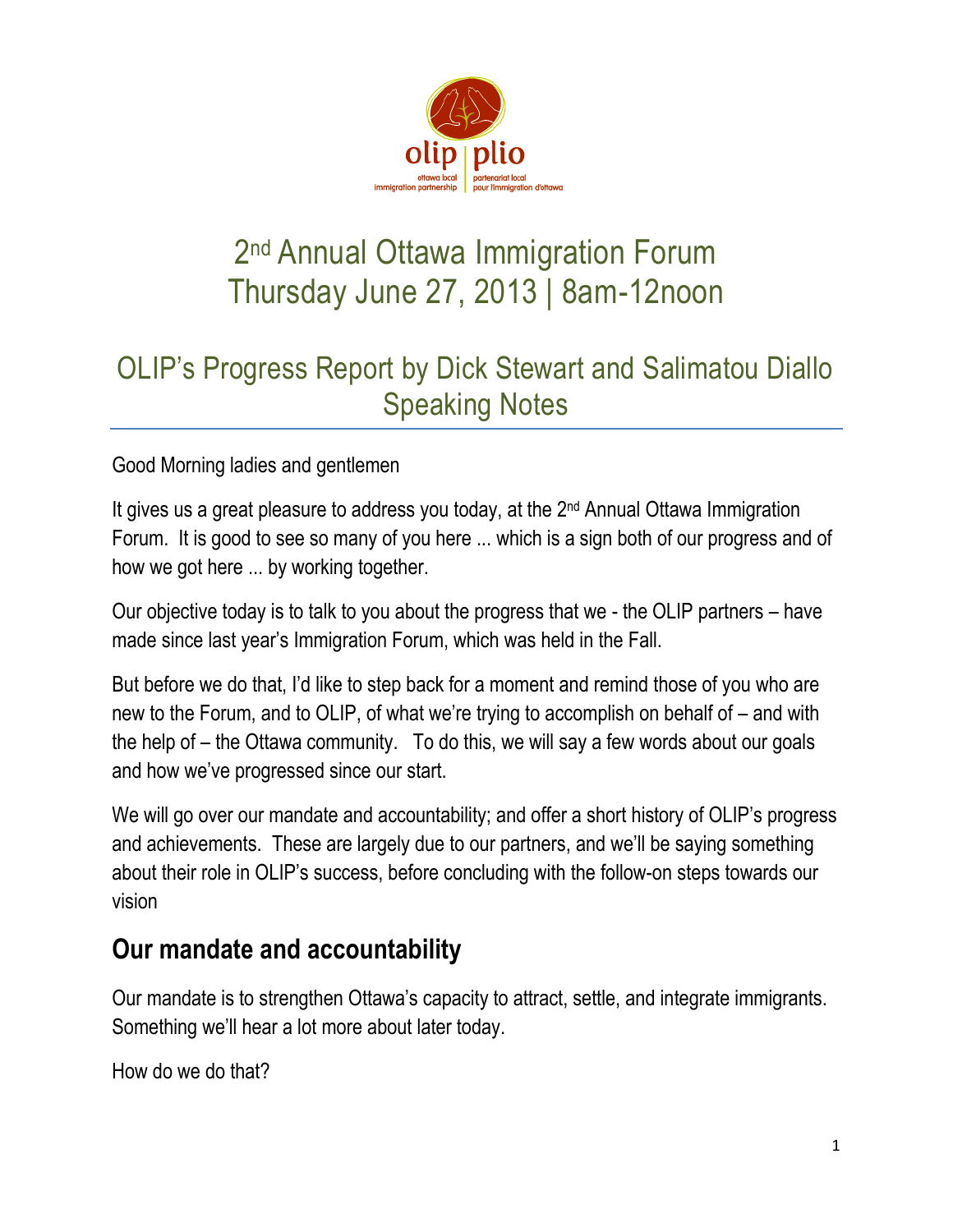We do it by engaging the key institutions in our community and making sure that there exists a shared strategic vision, with clear priorities that everyone can work towards, in six critical areas: settlement, language, education, economic integration, health and wellbeing, and community and institutional capacity development

We also work to develop a shared awareness and understanding among our partners. We believe strongly that shared understanding is the basis for collaboration which can't be compelled ... it must be embarked on voluntarily.

## **Our history in context**

For those of you who are new, OLIP is about four years old, having begun as a collaborative community initiative funded by Citizenship and Immigration Canada and brought to life by our founding partners: LASI (local agencies serving immigrants) and the City of Ottawa.

In 2011, after extensive consultations which saw many local institutions play a leadership role, OLIP put together a long-term strategy and accompanying action plan for the Ottawa community. The Strategy engages a range of local stakeholders, across multiple sectors.

Since then, the OLIP partners have been working hard to implement a range of measures designed to improve Ottawa's welcome to a growing number of newcomers who are intent on making Ottawa their home.

More than 40,000 newcomers – a quarter of them students - have come to Ottawa since the inception of OLIP in 2009, so there is clearly an important job to be done.

The Ottawa Immigration Forum is part of the OLIP process. It is an opportunity for stakeholders to reflect on the integration of immigrants, on Ottawa's efforts to create a welcoming environment, and to discuss new ideas and directions. Its value was established last year and it was popular enough to become an annual event.

What's especially exciting this year is the launch of the Welcoming Ottawa Week, significantly positioned just before Canada Day.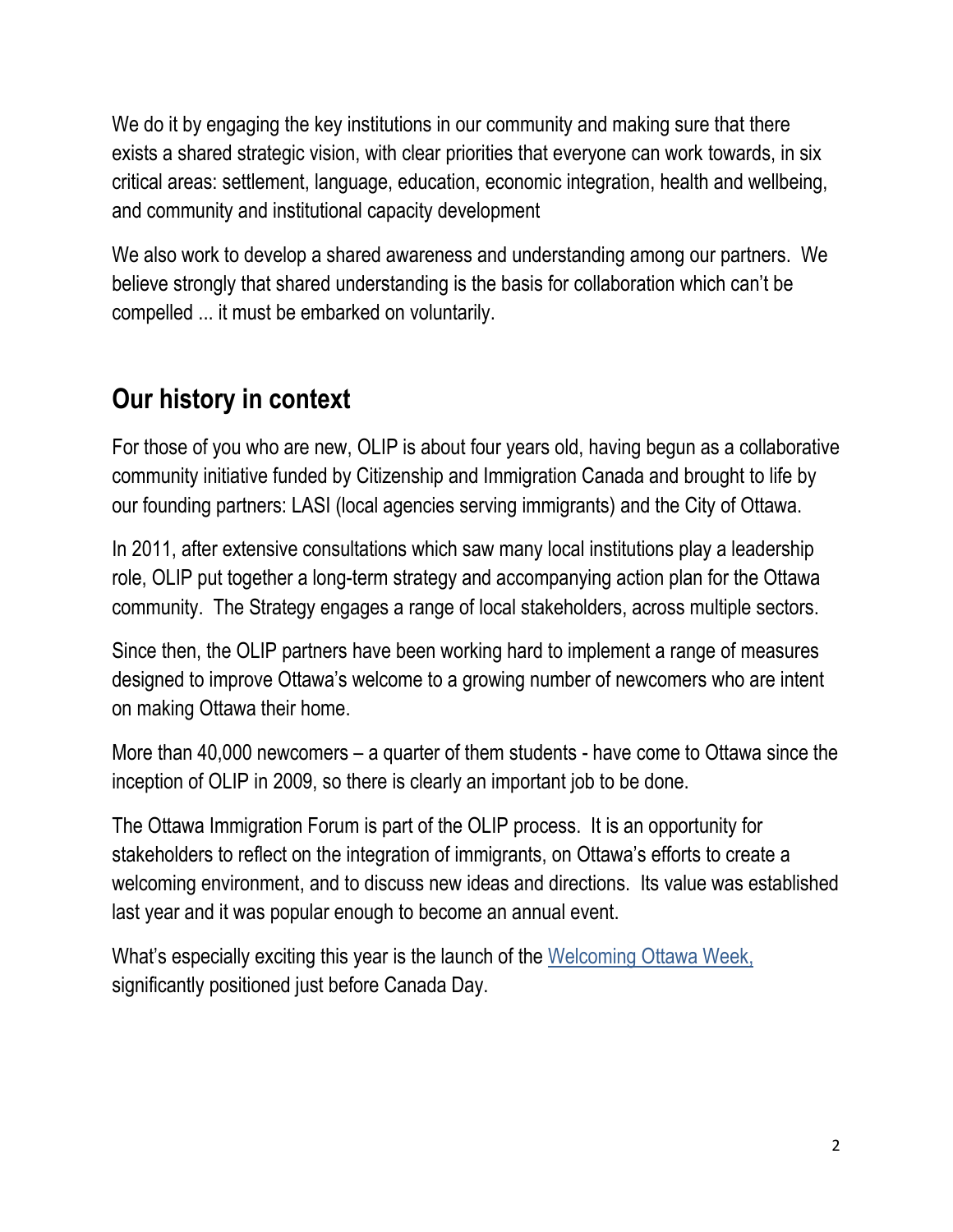## **Our progress and why it matters**

For Ottawa to thrive, the local community will need to reach out and actively persuade talented newcomers to come to the city and to stay on. They will also need to be given good reasons for remaining in the city.

... Without new arrivals, local labour markets will soon shrink and population growth will stagnate.

#### *Building local capacity to attract immigrants*

.... Welcoming immigrants requires the efforts of multiple stakeholders in all sectors of our community. We duly recognize the importance of extending a genuine and visible welcome to new immigrants. We have acted on a number of fronts in this regard. A significant effort is exerted by the City Ottawa to redevelop its municipal immigration portal – Ontario's Ministry of Citizenship and Immigration, local settlement SPOs, and our local higher education institutions supported the City's efforts.

... Similarly, our work in launching the Welcoming Ottawa Week, and the leadership provided the City and the Mayor of Ottawa in proclaiming WOW are testament to our partners' commitment to enhance our capacity to attract newcomers.

…..This very moment -- and the theme we are discussing ---carries in itself our partners' interest and determination to reflect on the warmth of our welcome to newcomers.

#### *Enabling Immigrants' Greater Access to Economic Opportunities*

It is difficult to talk about a welcoming community when immigrants are encountering formidable challenges in accessing employment and economic opportunities.

In addition to offering many important supports both to immigrants and to employers, our partners continue to innovate our work in this area.

…..The launch of the Annual Immigrant Entrepreneurship Awards by the City of Ottawa, last year was acclaimed both by immigrants and the business community. A 2nd edition of the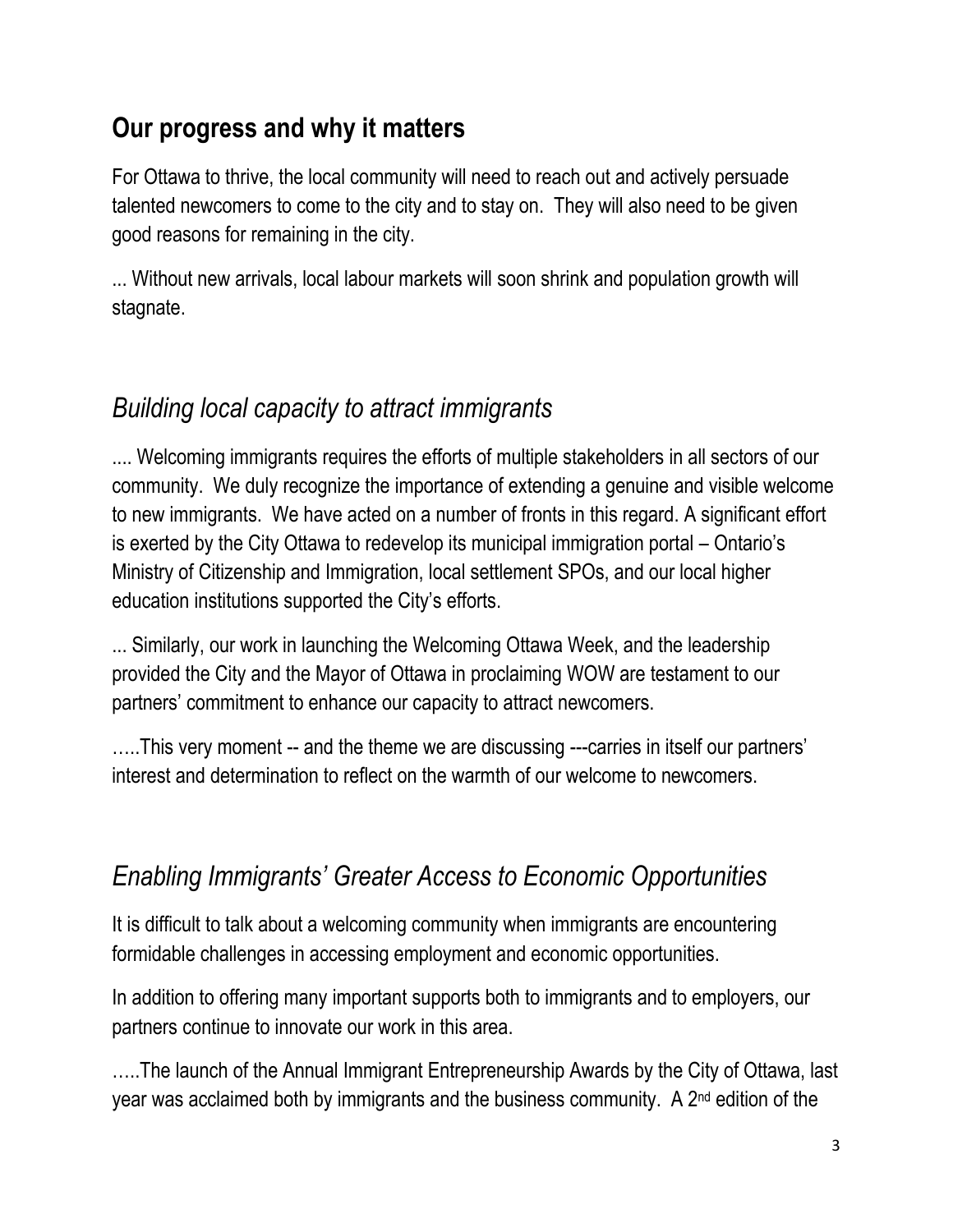Awards is forthcoming this fall. The successes of the Immigrant Entrepreneurship Awards reflect the importance of recognition. Our recognition of the drive immigrants bring; their tireless efforts as they seek to re-establish their lives in our community. One nominee to the Immigrant Entrepreneurship Awards put it cogently, when he said: "*My nomination is an indication that our hard work in building Canada is recognized. All we do is to serve the community in return for embracing us when we needed it*."

…. Of course, recognition must be complemented with solutions that target tangible results. Access to microloans for entrepreneurs will leverage immigrants' entrepreneurship drive; and term internships designed exclusively for immigrants will open doors for immigrants to access municipal employment opportunities.

#### *Building capacity to improve health maintenance among immigrants*

Health maintenance and access to health services is of critical importance to immigrants and their families. Researchers have noted critical health deterioration among immigrants overtime – no doubt the result of challenges in adaptation to healthy life-style to prevent diseases, but also challenges in navigating the health system to locate and access health services.

The OLIP partners in the Health and Wellbeing sector, and Language sector (yes, language!) are putting in place the beginning of innovative solutions to improve immigrants' health outcomes, and to reduce the cost associated with un-necessary visits to the emergency, after the advent of critical diseases such as diabetes, heart diseases and loss of mental health.

Our partners are working to put in place a team of multicultural health brokers to facilitate access and health system navigation. And language instruction lesson plans are being modified to include healthy living tips and ideas. Immigrants can now practice their English and French, while they learn about local food, diet and exercise.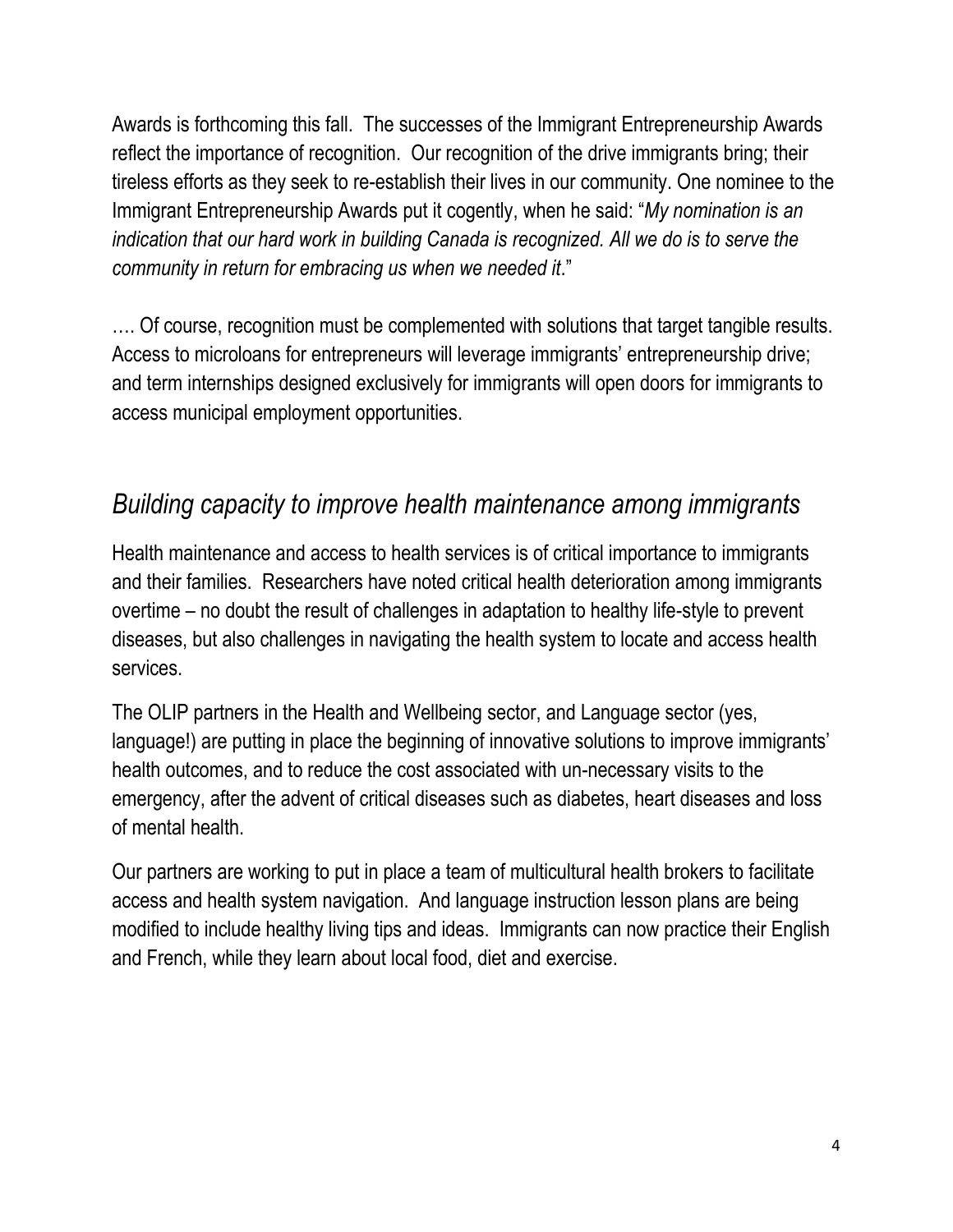## *Building capacity to work together*

Over the last year and a half, collaboration has been strengthened in a number of key areas:

Closer links have been built between OLIP and the Reseau de Soutien de l'immigration Francophone ... As well as with local Francophone institutions....

This is essential because of Ottawa's status as a bilingual city and the presence of bilingual institutions. The options afforded by our partners for immigrants to settle and integrate in the two official languages makes our city a preferred destination for secondary Francophone migrants from Gatineau and elsewhere in the country.

Another area that will produce benefits down the road concerns the closer ties that OLIP has formed with academic researchers and research groups, including the panCanadian Pathways to Prosperity Partnership and the Diversity and Equity Research Group, an interdisciplinary team of University of Ottawa researchers interested in the analysis of multiple dimensions of equity and inclusion. These relationships are useful for shaping and consolidating our shared awareness.

#### **Our success is our people… our partners…. our institutions**

I'd like to borrow a line from Dofasco, a Hamilton-based steel producer that for a long time advertised itself under the slogan "Our product is steel. Our strength is people."

For Ottawa to successfully compete and attract talented newcomers and their families, we will require a sustained team effort. The logos in the slide are testament to the range of institutions that constitute the OLIP Council. Our partners contribute to this effort because of their vision and commitment to Ottawa's future as a truly cosmopolitan, welcoming city that is a great place to live, work and raise one's family.

## **Our vision and next steps towards it**

Our recipe for the future builds on OLIP's past success in mobilizing stakeholders and creating opportunities for local institutions and local communities to work together.